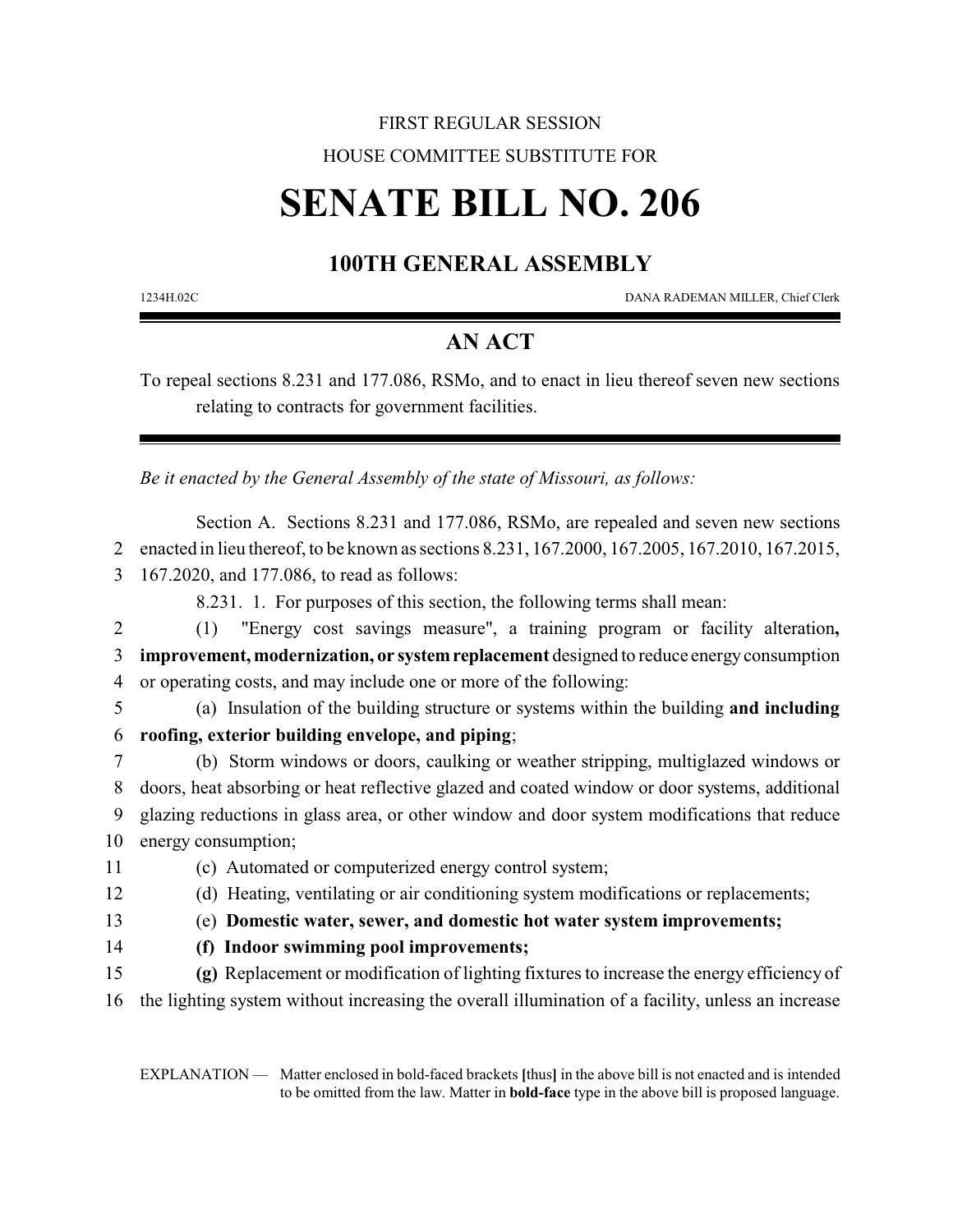in illumination is necessary to conform to the applicable state or local building code for the

lighting system after the proposed modifications are made;

 **[**(f)**] (h)** Indoor air quality improvements to increase air quality that conforms to the applicable state or local building code requirements;

**[**(g)**] (i)** Energy recovery systems;

 **[**(h)**] (j)** Cogeneration systems that produce steam or forms of energy such as heat, as well as electricity, for use primarily within a building or complex of buildings;

 **[**(i) Any life safety measures that provide long-term operating cost reductions and are 25 in compliance with state and local codes;

 (j)**] (k) Any security or safety improvements that provide long term operating cost reduction and improve the safety of the building occupants;**

**(l)** Building operation programs that reduce the operating costs; or

 **[**(k)**] (m)** Any life safety measures related to compliance with the Americans With Disabilities Act, 42 U.S.C. Section 12101, et seq., that provide long-term operating cost reductions and are in compliance with state and local codes;

 (2) "Governmental unit", a state government agency, department, institution, college, university, technical school, legislative body or other establishment or official of the executive, judicial or legislative branches of this state authorized by law to enter into contracts, including all local political subdivisions such as counties, municipalities, public school districts or public service or special purpose districts;

 (3) "Guaranteed energy cost savings contract", a contract for the implementation of one or more such measures. The contract shall provide that all payments, except obligations on termination of the contract before its expiration, are to be made over time and the energy cost savings are guaranteed to the extent necessary to make payments for the systems. Guaranteed energy cost savings contracts shall be considered public works contracts to the extent that they provide for capital improvements to existing facilities;

 (4) "Operational savings", expenses eliminated and future replacement expenditures**, made within the time period of a guaranteed energy cost savings contract,** avoided as a result of new **systems and** equipment installed or services performed;

 (5) "Qualified provider", a person or business experienced in the design, implementation and installation of energy cost savings measures;

(6) "Request for proposals" or "RFP", a negotiated procurement**;**

 **(7) "Stipulated savings", any agreement in a guaranteed energy cost savings contract that indicates that the amount of cost savings are agreed, without the actual calculation of the existing costs as compared to the measured and verified costs shall be**

**performed and certified by a professional architect or engineer licensed in the state**.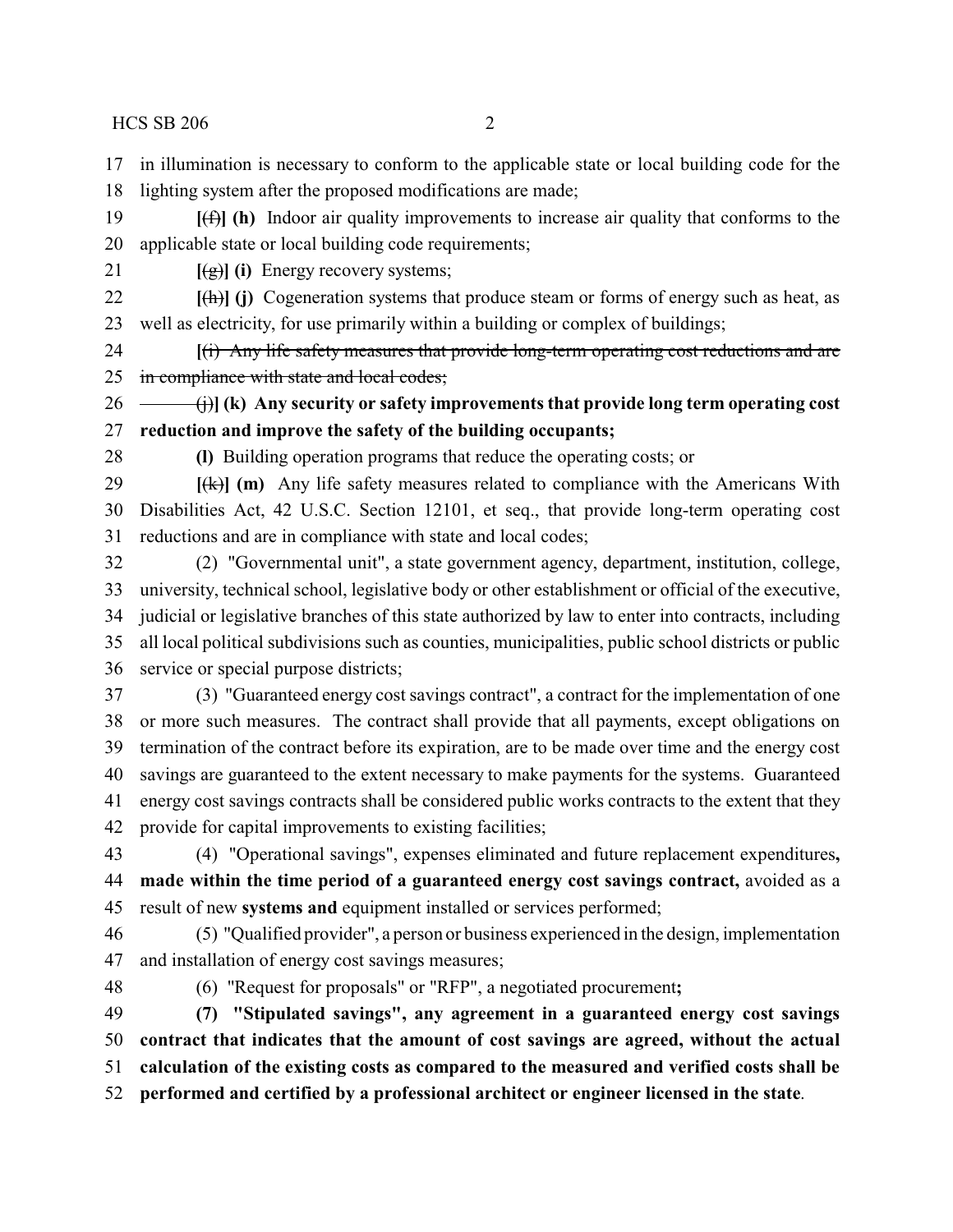2. No governmental unit shall enter into a guaranteed energy cost savings contract until competitive proposals therefor have been solicited by the means most likely to reach those contractors interested in offering the required services, including but not limited to direct mail solicitation, electronic mail and public announcement on bulletin boards, physical or electronic. The request for proposal shall include the following:

 (1) The name and address of the governmental unit; (2) The name, address, title and phone number of a contact person;

(3) The date, time and place where proposals shall be received;

(4) The evaluation criteria for assessing the proposals; and

(5) Any other stipulations and clarifications the governmental unit may require.

 3. The governmental unit shall award a contract to the qualified provider that provides the lowest and best proposal which meets the needs of the unit if it finds that the amount it would spend on the energy cost savings measures recommended in the proposal would not exceed the amount of energy or operational savings, or both, within a **[**fifteen-year**] twenty-year** period from the date installation is complete, if the recommendations in the proposal are followed. The governmental unit shall have the right to reject any and all **[**bids**] proposals**.

 4. The guaranteed energy cost savings contract shall include a written guarantee of the qualified provider that either the energy or operational cost savings, or both, will meet or exceed the costs of the energy cost savings measures, adjusted for inflation, within **[**fifteen**] twenty** years. **The contract shall additionally provide a scope of work describing the specific energy cost savings measures that are to be addressed by the proposal as well as information regarding any energy or operational audit performed by the agency in connection with the energy cost savings measure to be addressed by the proposal, and if no energy audit information is provided, then a requirement that the proposer will provide such energy or operational cost audit.** The qualified provider shall reimburse the governmental unit for any shortfall of guaranteed energy cost savings on an annual basis. The guaranteed energy cost savings contract **[**may**]shall** provide for payments over a period of time, not to exceed **[**fifteen**] twenty** years, **or the expected life of any equipment or systems,**subject to appropriation of funds therefor.

 5. The governmental unit shall include in its annual budget and appropriations measures for each fiscal year any amounts payable under guaranteed energy savings contracts during that fiscal year.

 6. A governmental unit may use designated funds for any guaranteed energy cost savings contract including purchases using installment payment contracts or lease purchase agreements, so long as that use is consistent with the purpose of the appropriation.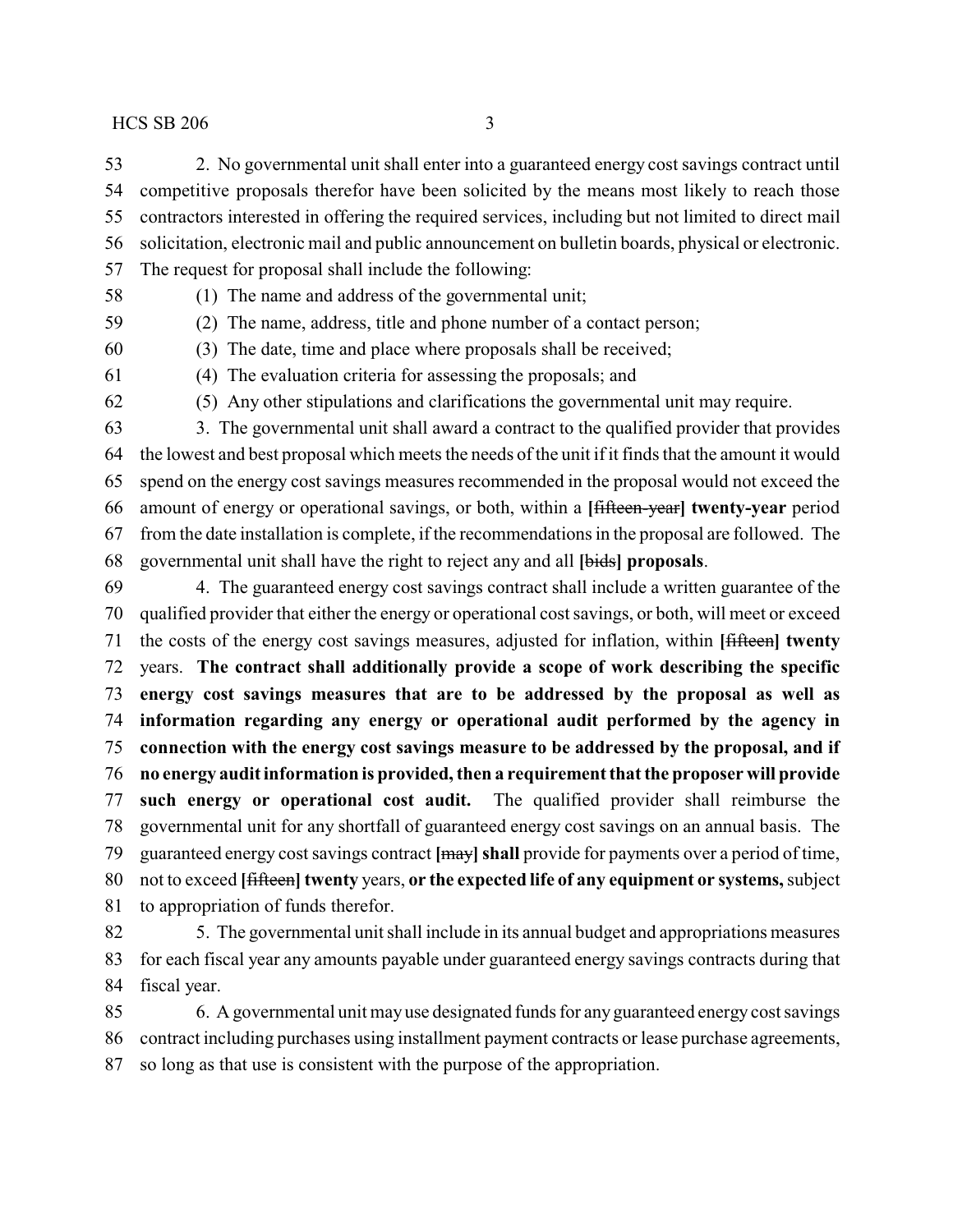7. Notwithstanding any provision of this section to the contrary, a not-for-profit corporation incorporated pursuant to chapter 355 and operating primarily for educational purposes in cooperation with public or private schools shall be exempt from the provisions of this section.

- **167.2000. For purposes ofsections 167.2000 to 167.2020, the following terms mean: (1) "Consultant", a professional who provides noninstructional services including, but not limited to, administrative, planning, analysis, statistical, or research services to a local educational agency in accordance with a contract with such local educational agency;**
- **(2) "Contractor", an operator or consultant who is in possession of or has access to student information, student records, or student-generated content as a result of a contract with a local educational agency;**
- **(3) "De-identified student information", any student information that has been altered to prevent the identification of an individual student;**
- **(4) "Directory information", the same meaning given to the term in 34 CFR 99.3, as amended from time to time;**
- 

**(5) "Local educational agency":**

- **(a) A public board of education or other public authority legally constituted within a state for either administrative control of or direction of, or to perform service functions for, public elementary or secondary schools in:**
- **a. A city, county, township, school district, or other political subdivision of a state; or**
- **b. Such combination of school districts or counties a state recognizes as an administrative agency for its public elementary or secondary schools; or**
- **(b) Any other public institution or agency that has administrative control and direction of a public elementary or secondary school.**
- 
- **The term "local educational agency" includes any other public institution or agency that has administrative control and direction of a vocational education program;**
- 

**(6) "Operator", any person who:**

- **(a) Operates an internet website, online service, or mobile application with actual knowledge that such internet website, online service, or mobile application is used for school purposes and was designed and marketed for school purposes, to the extent the person is engaged in the operation of such internet website, online service, or mobile application; and**
- 
- **(b) Collects, maintains, or uses student information;**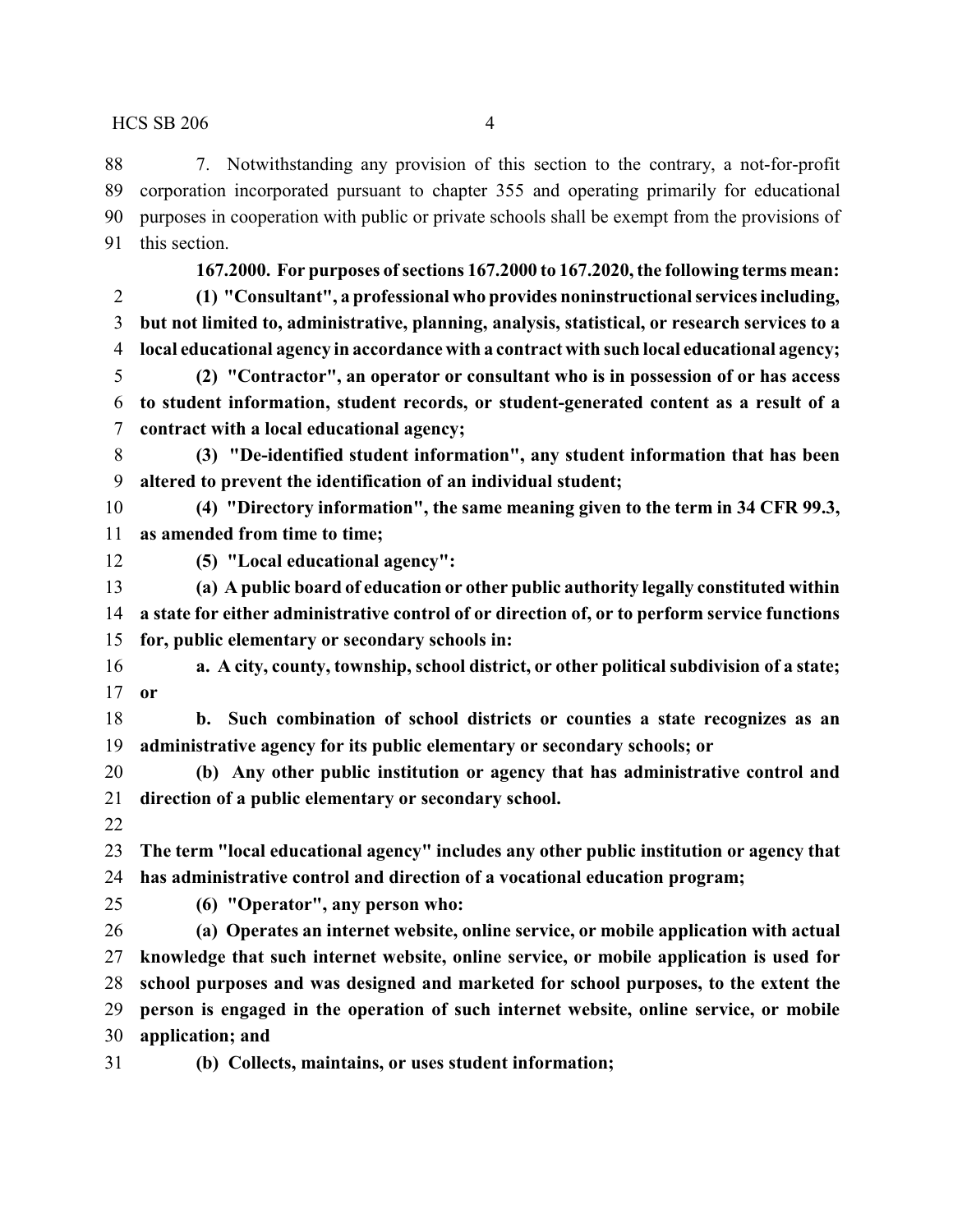**(7) "Persistent unique identifier", a unique piece of information that can be used to recognize a user over time and across different internet websites, online services, or mobile applications and is acquired as a result of the use of a student's use of an operator's internet website, online service, or mobile application;**

 **(8) "Personally identifiable information" or "PII", any information that permits the identity of an individual to be directly or indirectly inferred, including any information that is linked or linkable to that individual, regardless of whether the individual is a United States citizen, legal permanent resident, visitor to the United States, or employee or contractor with the department of elementary and secondary education. The term "personally identifiable information" or "PII" includes sensitive PII;**

 **(9) "School purposes", purposes that customarily take place at the direction of a teacher or a local educational agency or aid in the administration of school activities including, but not limited to, instruction in the classroom, administrative activities, and collaboration among students, school personnel, or parents or legal guardians ofstudents;**

 **(10) "Sensitive PII", personally identifiable information that, iflost, compromised, or disclosed without authorization, could result in substantial harm, embarrassment, inconvenience, or unfairness to an individual;**

 **(11) "Student", a person who is a resident of the state and enrolled in a local educational agency;**

 **(12) "Student-generated content", any student materials created by a student including, but not limited to, standardized assessment responses, essays, research papers, portfolios, creative writing, music, or other audio files or photographs;**

 **(13) "Student information", personally identifiable information or material of a student in any media or format that is not publicly available and is any of the following:**

 **(a) Created or provided by a student or the parent or legal guardian of a student to the operator in the course of the student, parent, or legal guardian using the operator's internet website, online service, or mobile application for school purposes;**

 **(b) Created or provided by an employee or agent of a local educational agency to an operator for school purposes; or**

 **(c) Gathered by an operator through the operation of the operator's internet website, online service, or mobile application and identifies a student including, but not limited to, information in the student's records or electronic mail account, first or last name, home address, telephone number, date of birth, electronic mail address, discipline records, test results, grades, evaluations, criminal records, medical records, health records, Social Security number, biometric information, disabilities, socioeconomic information, food purchases, political affiliations, religious affiliations, text messages, documents,**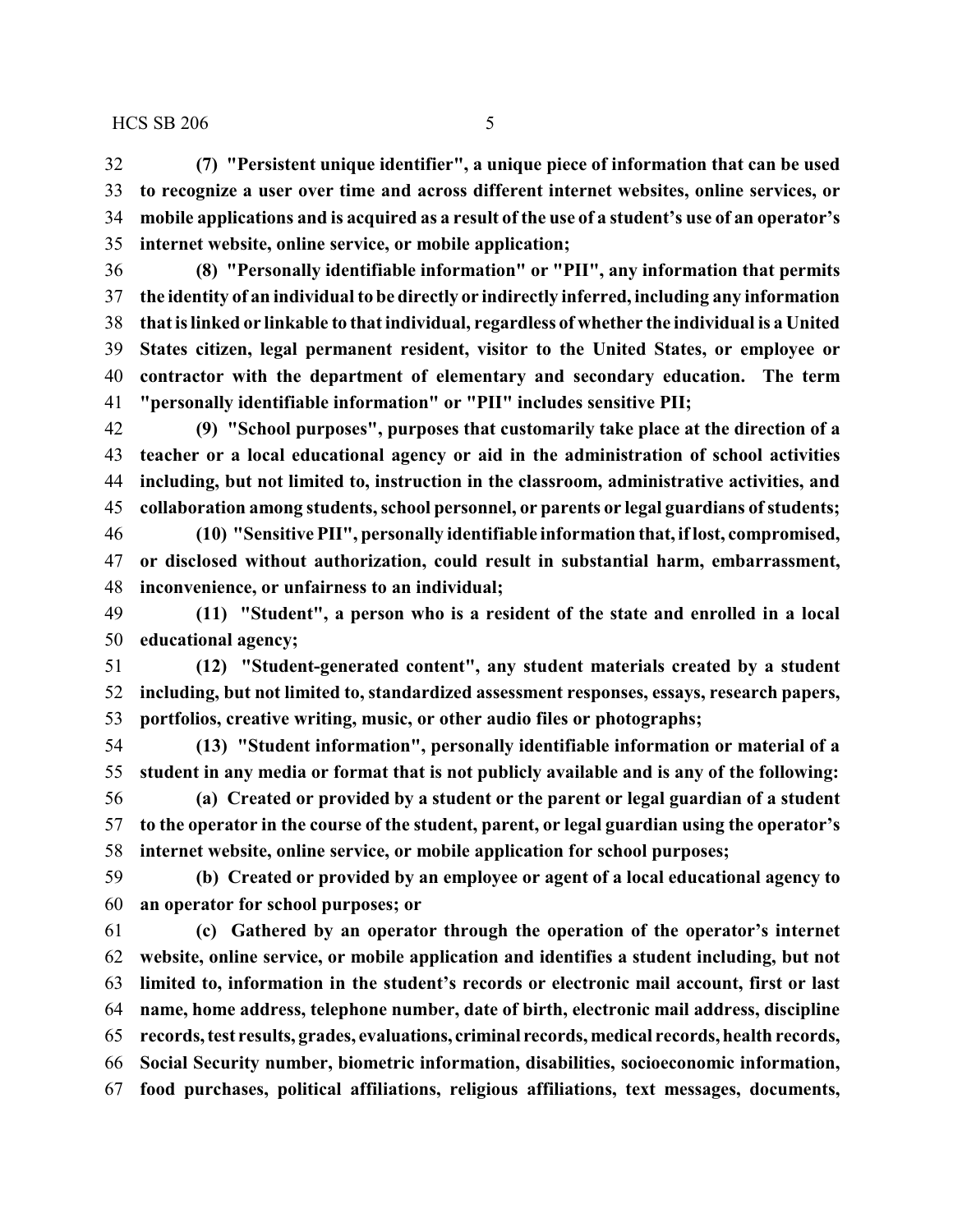**student identifiers, search activity, photographs, voice recordings, survey responses, or behavioral assessments;**

 **(14) "Student record", any information directly related to a student that is maintained by a local educational agency, the state board of education, or the department of elementary and secondary education or any information acquired from a student through the use of educational software assigned to the student by a teacher or employee of a local educational agency;**

 **(15) "Targeted advertising", presenting an advertisement to a student where the selection of the advertisement is based on student information, student records, or student-generated content or inferred over time from the usage of the operator's internet website, online service, or mobile application by such student or the retention of such student's online activities or requests over time for the purpose of targeting subsequent advertisements.**

**167.2005. 1. On and after August 28, 2019, a local educational agency shall enter into a written contract with a contractor any time such local educational agency shares or provides access to student information, student records, or student-generated content with such contractor. Each such contract shall include, but need not be limited to, the following:**

 **(1) A statement that student information, student records, and student-generated content are the property of and under the control of the student or the student's parent or legal guardian;**

 **(2) A description of the means by which the local educational agency may request the deletion of student information, student records, or student-generated content in the possession of the contractor;**

 **(3) A statement that the contractor shall not use student information, student records, or student-generated content for any purposes other than those authorized under the contract;**

 **(4) A description of the procedures by which a student, parent, or legal guardian of a student may review personally identifiable information contained in student information, student records, or student-generated content and correct erroneous information, if any, in such student record;**

 **(5) A statement that the contractor shall take actions designed to ensure the security andconfidentiality of studentinformation, student records, and student-generated content;**

 **(6) A description of the procedures that a contractor will follow to notify the local educational agency, in accordance with the provisions of section 167.2015, when there has**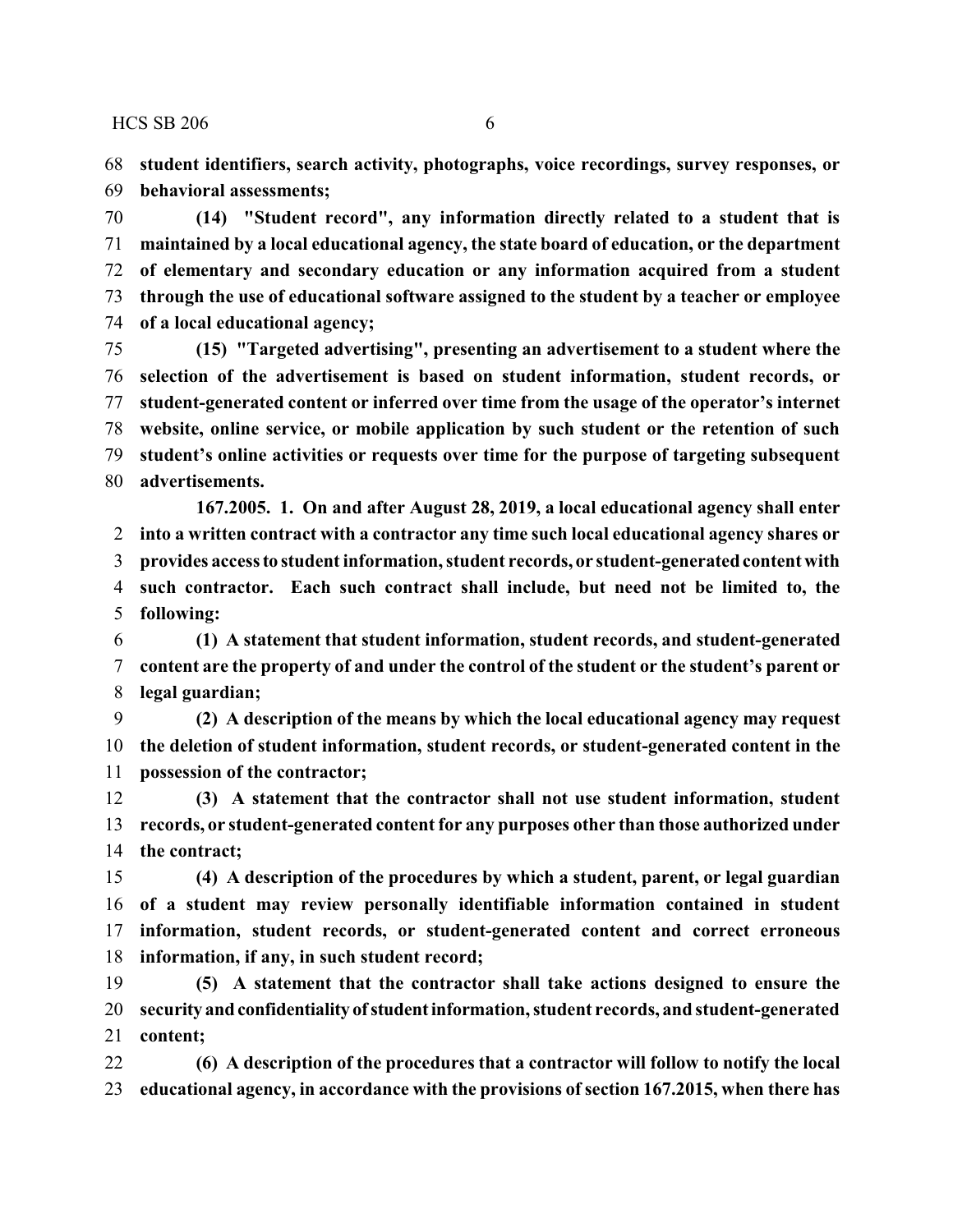**been an unauthorized release, disclosure, or acquisition of student information, student records, or student-generated content;**

 **(7) A statement that student information, student records, and student-generated content shall not be retained or available to the contractor upon completion of the contracted services unless a student, parent, or legal guardian of a student chooses to establish or maintain an electronic account with the contractor for the purpose of storing student-generated content;**

 **(8) A statement that the contractor and the local educational agency shall purchase adequate data breach insurance before the contractor begins its duties under the contract;**

 **(9) A statement that the laws of the state of Missouri shall govern the rights and duties of the contractor and the local educational agency; and**

 **(10) A statement that if any provision of the contract or the application of the contract is held invalid by a court of competent jurisdiction, the invalidity does not affect other provisions or applications of the contract that can be given effect without the invalid provision or application.**

 **2. All student-generated content shall be the property of the student or the parent or legal guardian of the student.**

 **3. A contractor shall implement and maintain security procedures and practices designed to protect student information, student records, and student-generated content from unauthorized access, destruction, use, modification, or disclosure that, based on the sensitivity of the data and the risk from unauthorized access:**

 **(1) Use technologies and methodologies that are consistent with the guidance issued under Section 13402(h)(2) of Pub. L. 111-5, as amended from time to time;**

 **(2) Maintain technical safeguards in relation to the possession of student records in a manner consistent with the provisions of 45 CFR 164.312, as amended from time to time; and**

**(3) Otherwise meet or exceed industry standards.**

 **4. Except as otherwise provided in sections 167.2000 to 167.2020, a contractor shall not use or transfer:**

 **(1) Student information, student records, or student-generated content for any purposes not directly related to improvement of student learning of curricular academic content established by the local educational agency; or**

**(2) Personally identifiable information.**

 **5. Any provision of a contract entered into between a contractor and a local educational agency on or after August 28, 2019, that conflicts with any provision of this section shall be void.**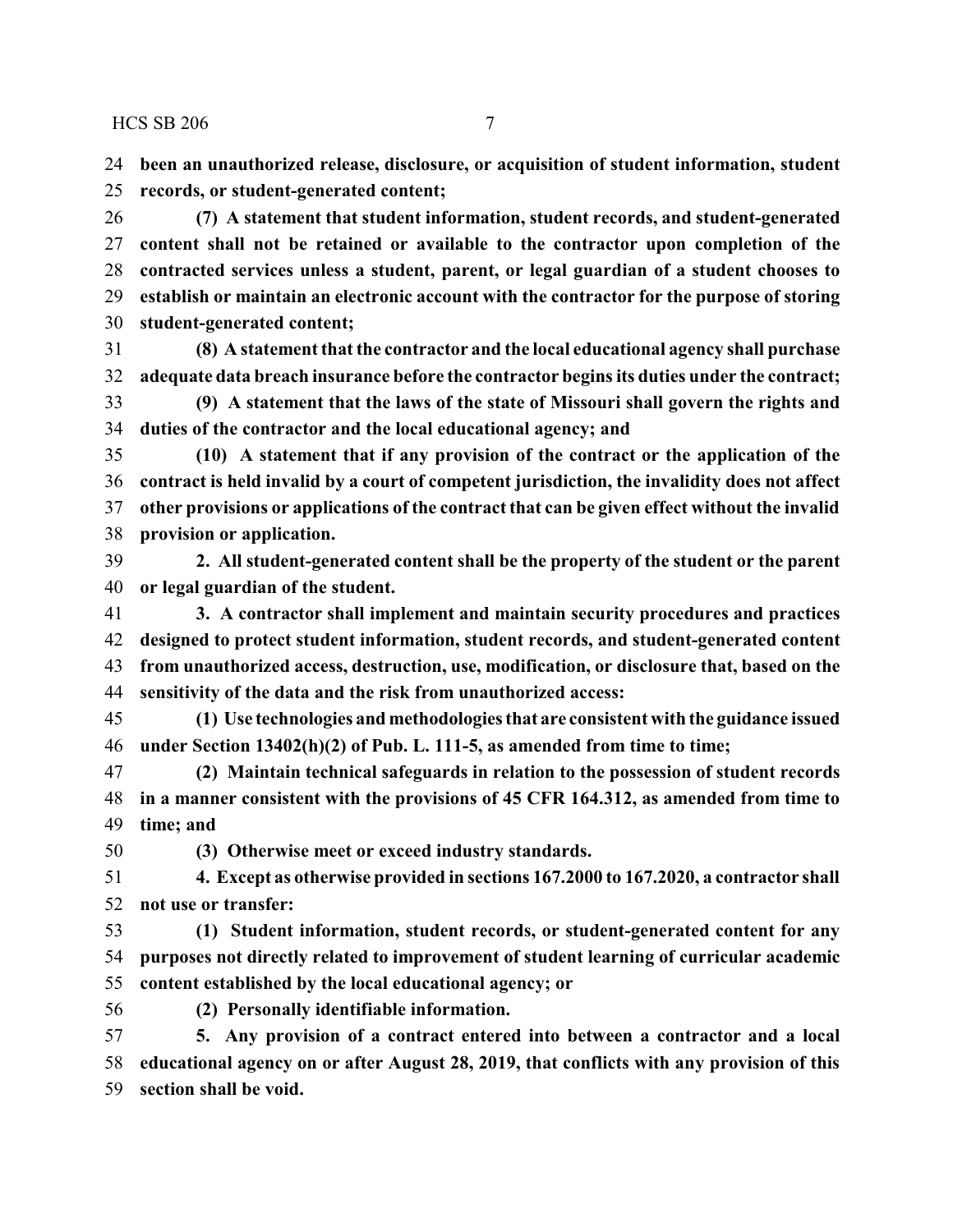**6. Any contract entered into on and after August 28, 2019, that does not include a provision required by subsection 1 of this section shall be void, provided the local educational agency has given reasonable notice to the contractor and the contractor has failed, within a reasonable time, to amend the contract to include the provision required by subsection 1 of this section.**

 **7. (1) Not later than five business days after executing a contract under this section, a local educational agency shall provide electronic notice to any student and the parent or legal guardian of a student affected by the contract. The notice shall:**

 **(a) State that the contract has been executed and the date that such contract was executed;**

 **(b) State that a link to the contract or copy of the contract is on the website of the local educational agency or state that a paper copy of the contract shall be provided immediately upon written request;**

 **(c) Provide a list of all types of PII to be collected and the purpose of collecting those types of PII; and**

 **(d) Provide a list of all third parties with whom PII will be shared and the purpose of data sharing, along with a statement explaining the prohibition on third parties sharing data from the contractor.**

 **(2) The local educational agency shall post such notice on its website and post a link to the contract or copy of the contract on its website or provide a paper copy of the contract immediately upon written request.**

**167.2010. 1. An operator shall:**

 **(1) Implement and maintain security procedures and practices that meet or exceed industry standards and that are designed to protect student information, student records, and student-generated content from unauthorized access, destruction, use, modification, or disclosure; and**

 **(2) Delete any student information, student records, or student-generated content within a reasonable amount of time if a student, parent or legal guardian of a student, or local educational agency who has the right to control such student information requests the deletion of such student information, student records, or student-generated content.**

**2. An operator shall not knowingly:**

**(1) Engage in:**

 **(a) Targeted advertising on the operator's internet website, online service, or mobile application; or**

 **(b) Targeted advertising on any other internet website, online service, or mobile application if such advertising is based on any student information, student records,**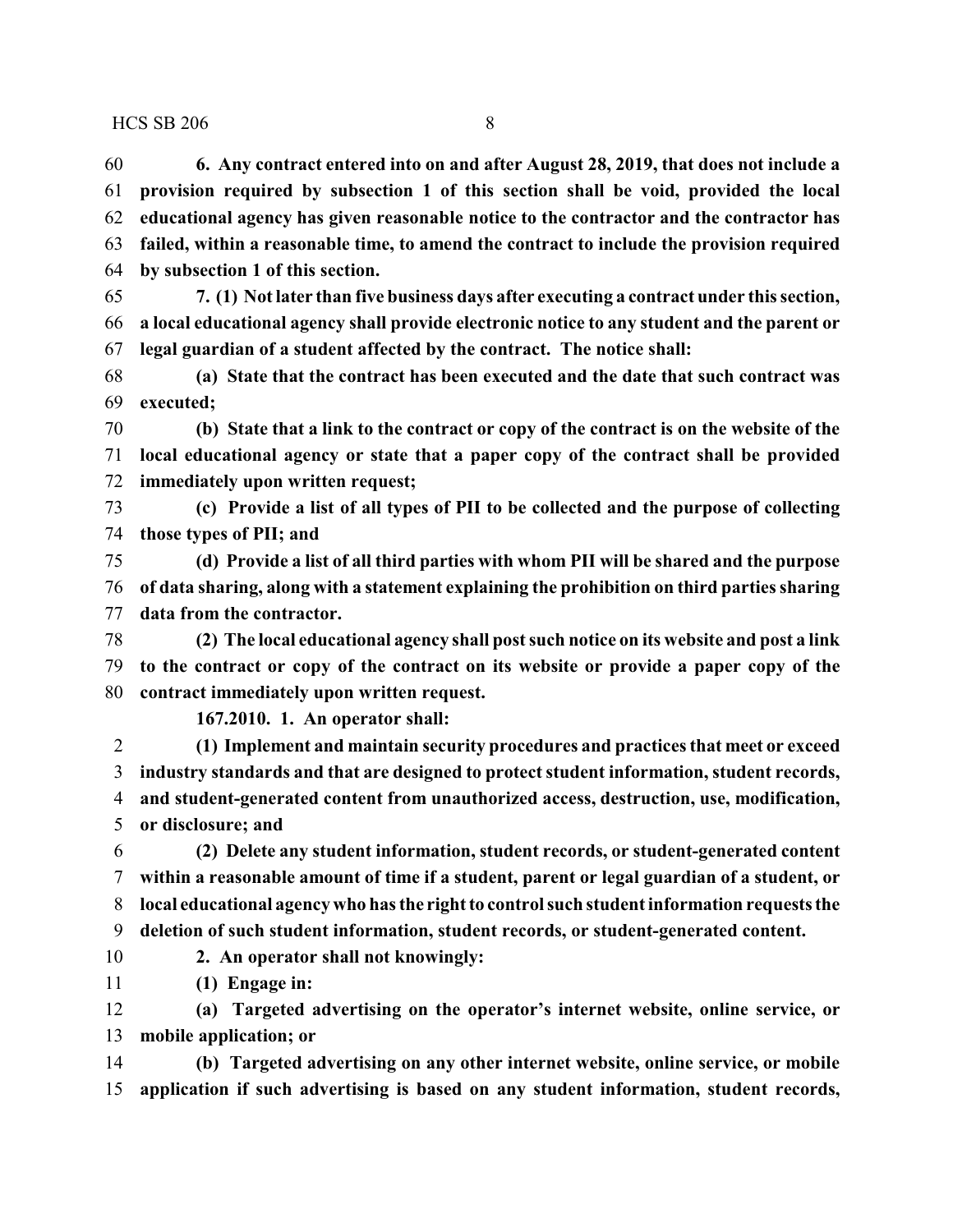**student-generated content, or persistent unique identifiers that the operator has acquired**

 **because of the use of the operator's internet website, online service, or mobile application for school purposes;**

 **(2) Collect, store, or use student information, student records, student-generated content, or persistent unique identifiers for purposes other than the furtherance of school purposes;**

 **(3) Sell, rent, or trade student information, student records, or student-generated content unless the sale is part of the purchase, merger, or acquisition of an operator by a successor operator and the operator and successor operator continue to be subject to the provisions of this section regarding student information; or**

 **(4) Disclose student information, student records, or student-generated content unless the disclosure is made:**

**(a) In response to a judicial order;**

 **(b) To protect the safety or integrity of users or others or the security of the internet website, online service, or mobile application;**

 **(c) To an entity hired by the operator to provide services for the operator's internet website, online service, or mobile application, provided the operator contractually:**

 **a. Prohibits the entity from using student information, student records, or student-generated content for any purpose other than providing the contracted service to, or on behalf of, the operator;**

 **b. Prohibits the entity from disclosing student information, student records, or student-generated content provided by the operator to subsequent third parties; and**

**c. Requires the entity to comply with subsection 1 of this section; or**

 **(d) For a school purpose or other educational or employment purpose requested by a student or the parent or legal guardian of a student, provided such student information is not used or disclosed for any other purpose.**

**3. An operator may use student information:**

 **(1) To maintain, support, improve, evaluate, or diagnose the operator's internet website, online service, or mobile application;**

 **(2) To provide recommendation engines to recommend content or services relating to school purposes or other educational or employment purposes, provided such recommendation is not determined in whole or in part by payment or other consideration from a third party; or**

 **(3) To respond to a request for information or feedback from a student, provided such response is not determined in whole or in part by payment or other consideration from a third party.**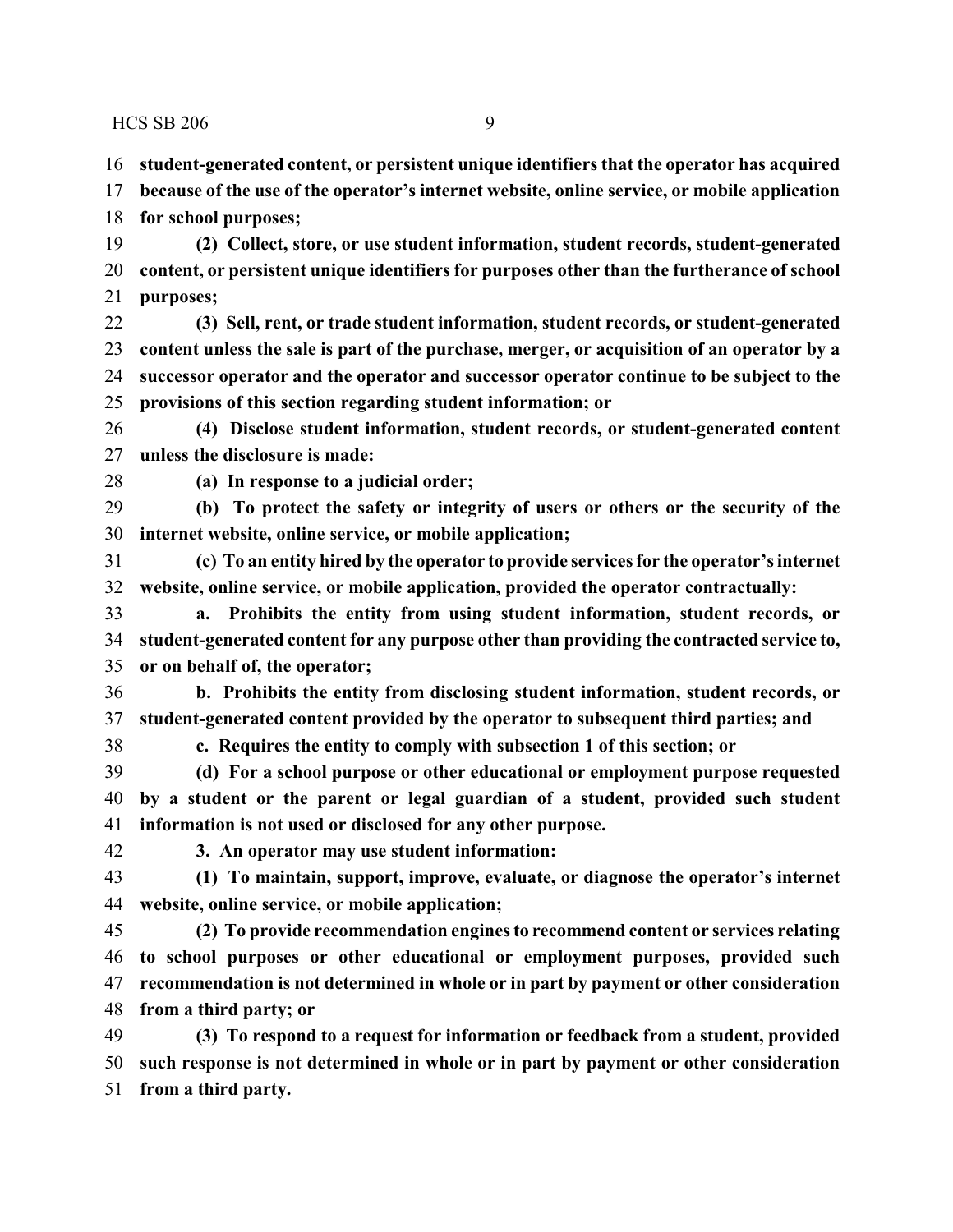**4. An operator may use de-identified student information or aggregated student information:**

 **(1) To develop or improve the operator's internet website, online service, or mobile application or other internet websites, online services, or mobile applications owned by the operator; or**

 **(2) To demonstrate or market the effectiveness of the operator's internet website, online service, or mobile application.**

 **5. An operator may share aggregated student information or de-identified student information for the improvement and development of internet websites, online services, or mobile applications designed for school purposes.**

**6. Nothing in this section shall be construed to:**

 **(1) Limit the ability of a law enforcement agency to obtain student information, student records, or student-generated content from an operator as authorized by law or in accordance with a court order;**

 **(2) Limit the ability of a student or the parent or legal guardian of a student to maintain access to student information, student records, or student-generated content promptly upon request;**

 **(3) Impose a duty upon a provider of an interactive computer service, as defined in 47 U.S.C. Section 230, as amended from time to time, to ensure compliance with this section by third-party information content providers, as defined in 47 U.S.C. Section 230, as amended from time to time;**

 **(4) Impose a duty upon a seller or provider of an electronic store, gateway, marketplace, or other means of purchasing ordownloading software applications to review or enforce compliance with this section on such software applications;**

 **(5) Limit an internet service provider from providing a student, parent or legal guardian of a student, or local educational agency with the ability to connect to the internet;**

 **(6) Prohibit an operator from advertising other internet websites, online services, or mobile applications that are used for school purposes to parents or legal guardians of students, provided such advertising does not result from the operator's use of student information, student records, or student-generated content; or**

 **(7) Apply to internet websites, online services, or mobile applications that are designed and marketed for use by individuals generally, even if the account credentials created for an operator's internet website, online service, or mobile application may be used to access internet websites, online services, or mobile applications that are designed and marketed for school purposes.**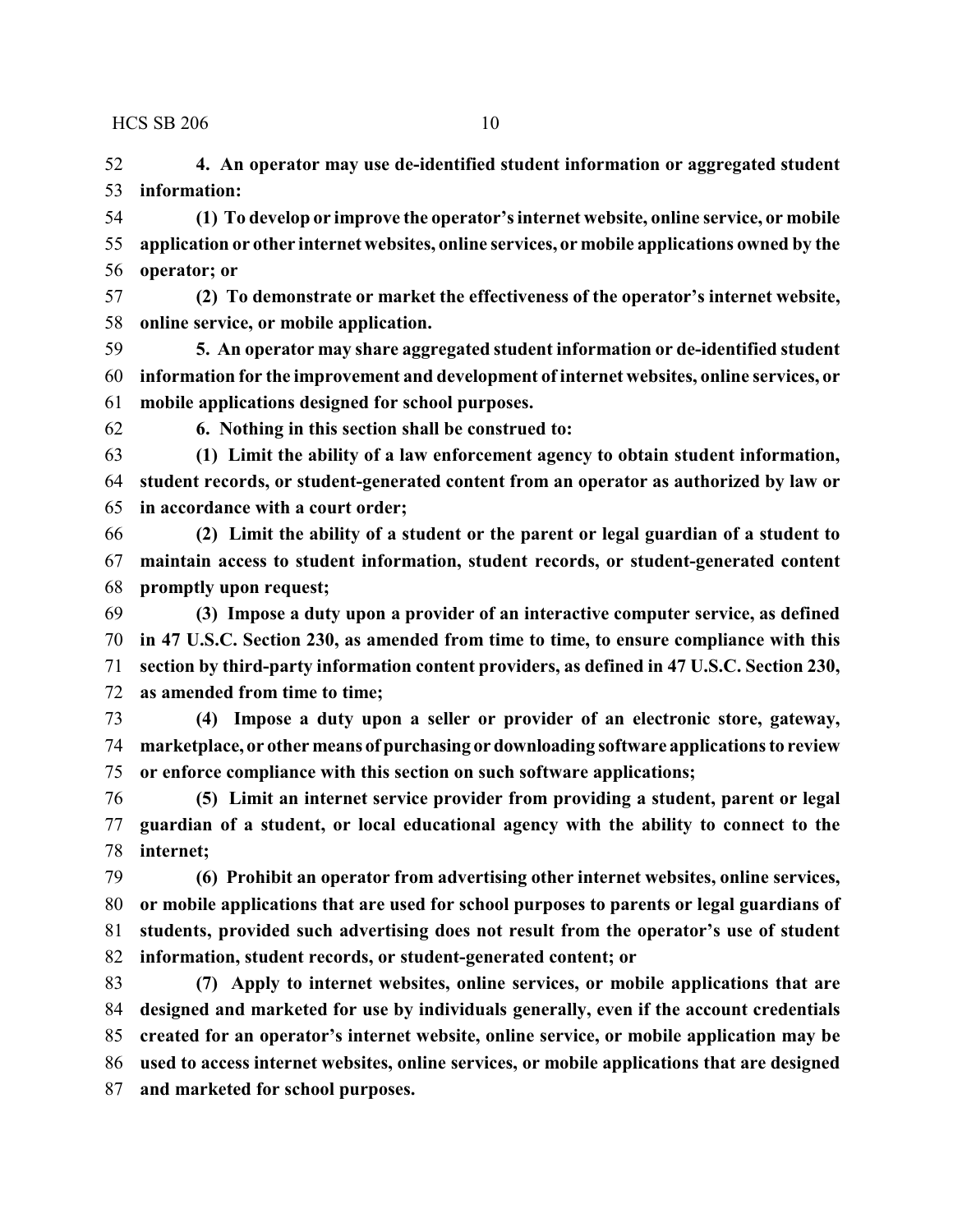**167.2015. 1. (1) Upon the discovery of a breach of security that results in the unauthorized release, disclosure, or acquisition of student information, excluding any directory information contained in such student information, a contractor shall notify, without unreasonable delay, but not more than thirty days after such discovery, the local educational agency of such breach of security. During such thirty-day period, the contractor may:**

 **(a) Conduct an investigation to determine the nature and scope of such unauthorized release, disclosure, or acquisition and the identity of the students whose student information is involved in such unauthorized release, disclosure, or acquisition; or**

**(b) Restore the reasonable integrity of the contractor's data system.**

 **(2) Upon the discovery of a breach of security that results in the unauthorized release, disclosure, or acquisition of directory information, student records, or student-generated content, a contractor shall notify, without unreasonable delay, but not more than sixty days after such discovery, the local educational agency of such breach of security. During such sixty-day period, the contractor may:**

 **(a) Conduct an investigation to determine the nature and scope of such unauthorized release, disclosure, or acquisition and the identity of the students whose directory information, student records, or student-generated content is involved in such unauthorized release, disclosure, or acquisition; or**

**(b) Restore the reasonable integrity of the contractor's data system.**

 **(3) Upon receipt of notice of a breach ofsecurity under subdivision (1) or (2) of this subsection, a local educational agency shall electronically notify, not later than forty-eight hours after receipt of such notice, the student and the parents or legal guardians of the student whose student information, student records, or student-generated content is involved in such breach of security. The local educational agency shall post such notice on the local educational agency's internet website.**

 **2. (1) Upon the discovery of a breach of security that results in the unauthorized release, disclosure, or acquisition of student information, student records, or student-generated content, an operator that is in possession of or maintains student information, student records, or student-generated content as a result of a student's use of such operator's internet website, online service, or mobile application shall:**

 **(a) Notify, without unreasonable delay, but not more than thirty days after such discovery, the student or the parents or legal guardians of such student of any breach of security that results in the unauthorized release, disclosure, or acquisition of student information, excluding any directory information contained in such student information, of such student; and**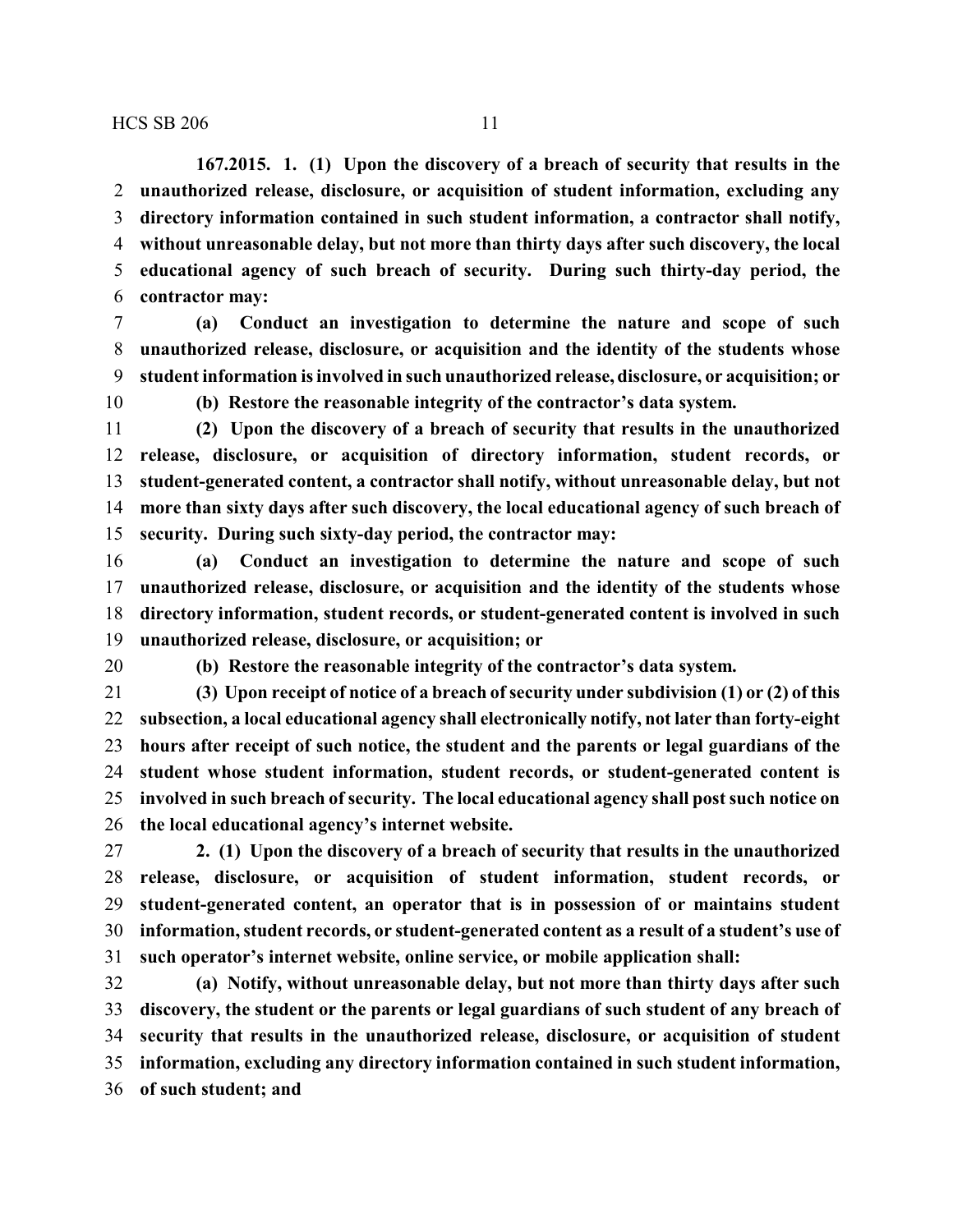**(b) Notify, without unreasonable delay, but not more than sixty days after such discovery, the student or the parents or legal guardians of such student of any breach of security that results in the unauthorized release, disclosure, or acquisition of directory information, student records, or student-generated content of such student.**

**(2) During the thirty-day or sixty-day period, the operator may:**

 **(a) Conduct an investigation to determine the nature and scope of such unauthorized release, disclosure, or acquisition and the identity of the students whose student information, student records, or student-generated content is involved in such unauthorized release, disclosure, or acquisition; or**

**(b) Restore the reasonable integrity of the operator's data system.**

**167.2020. 1. There is hereby established a task force to study issues relating to student data privacy. Such study shall include, but not be limited to, an examination of:**

 **(1) When a parent or legal guardian of a student may reasonably or appropriately request the deletion ofstudent information, student records, or student-generated content that is in the possession of a contractor or operator;**

 **(2) Means of providing notice to parents and legal guardians of students when a student uses an internet website, online service, or mobile application of an operator for instructional purposes in a classroom or as part of an assignment by a teacher;**

 **(3) Reasonable penalties for violations of the provisions of sections 167.2000 to 167.2015, such as restricting a contractor or operator from accessing or collecting student information, student records, or student-generated content;**

 **(4) Strategiesineffectin other states that ensure that school employees, contractors, and operators are trained in data security handling, compliance, and best practices;**

 **(5) The feasibility of developing a local educational agency-wide list of approved internet websites, online services, and mobile applications;**

 **(6) The use of an administrative hearing process designed to provide legal recourse to students and parents and legal guardians of students aggrieved by any violation of sections 167.2000 to 167.2015;**

 **(7) The feasibility of creating an inventory ofstudent information, student records, and student-generated content currently collected under state and federal law;**

**(8) The feasibility of developing a tool kit for use by local educational agencies to:**

 **(a) Improve student data contracting practices and compliance, including a statewide template for use by local educational agencies;**

 **(b) Increase school employee awareness of student data security best practices, including model training components;**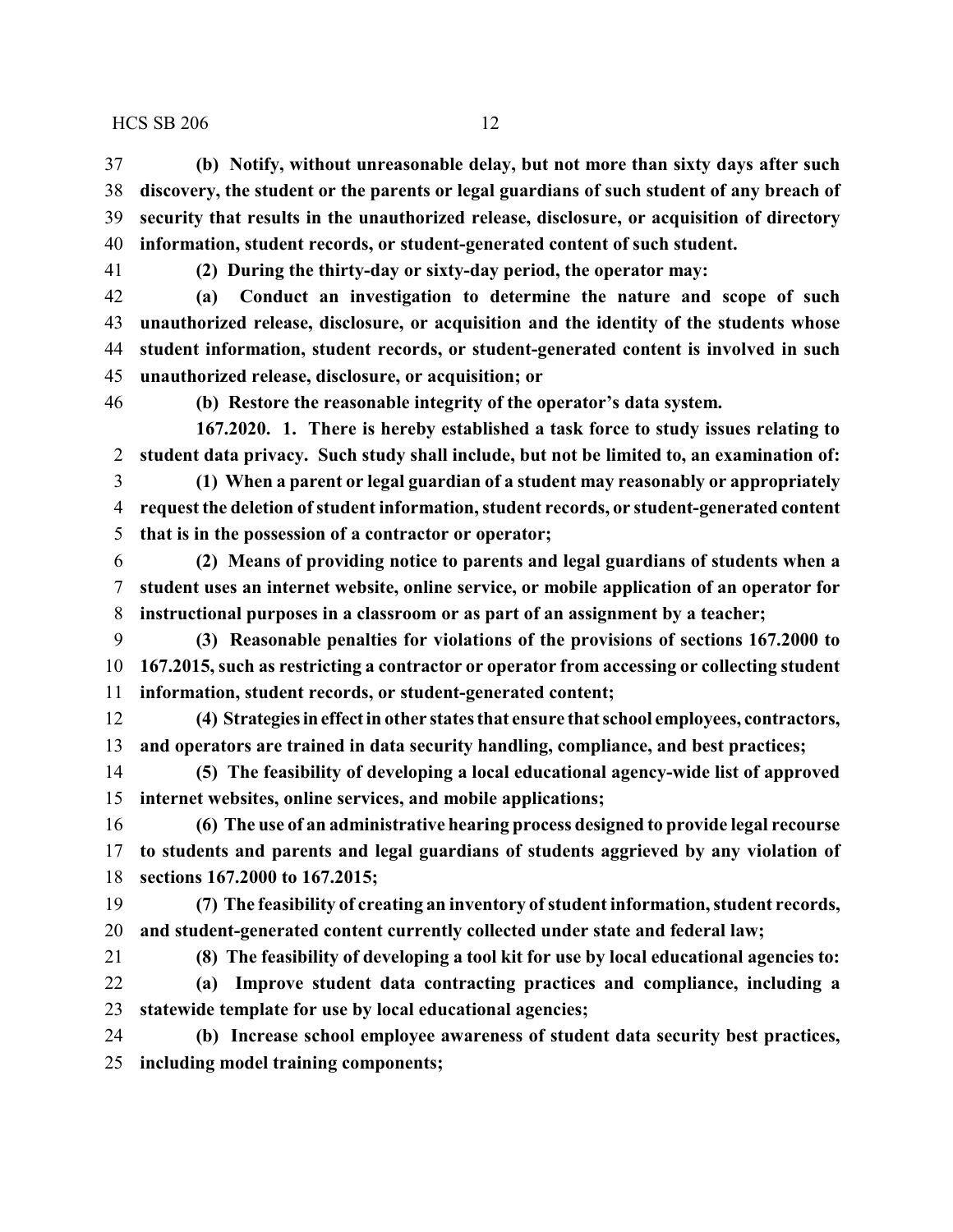**(c) Develop local educational agency-wide lists of approved software applications and internet websites; and**

 **(d) Increase the availability and accessibility of information on student data privacy for educators and parents and legal guardians of students; and**

 **(9) Any other issue involving student data security that the task force deems relevant.**

**2. The task force shall consist of the following members:**

 **(1) Two members appointed by the speaker of the house of representatives, one of whom is an operator and one of whom is an expert in information technology systems;**

 **(2) Two members appointed by the president pro tempore of the senate, one of whom is a representative or member of a state teachers association and one of whom is a high school student in the state of Missouri;**

 **(3) Two members appointed by the majority floor leader of the house of representatives, one of whom is a representative of a contractor and one of whom is an expert in information technology systems;**

 **(4) Two members appointed by the majority floor leader of the senate, one of whom is a representative or member of an organization formed to engage parents in school activities and one of whom is a representative or member of a labor union that represents teachers;**

 **(5) Two members appointed by the minority floor leader of the house of representatives, one of whom is a student privacy advocate and one of whom is a representative or member of an organization that supports school boards;**

 **(6) Two members appointed by the minority floor leader of the senate, one of whom is a representative of an organization that serves the needs of school superintendents and school administrators and one of whom is a representative or member of an organization that serves the needs of elementary school principals and assistant principals;**

**(7) The attorney general, or the attorney general's designee; and**

**(8) The commissioner of education, or the commissioner's designee.**

 **3. All appointments to the task force shall be made not later than thirty days after the effective date of this section. Any vacancy shall be filled by the appointing authority.**

 **4. The speaker of the house of representatives and the president pro tempore of the senate shall select the chairs of the task force from among the members of the task force. Such chairs shall schedule the first meeting of the task force, which shall be held not later**

**than sixty days after the effective date of this section.**